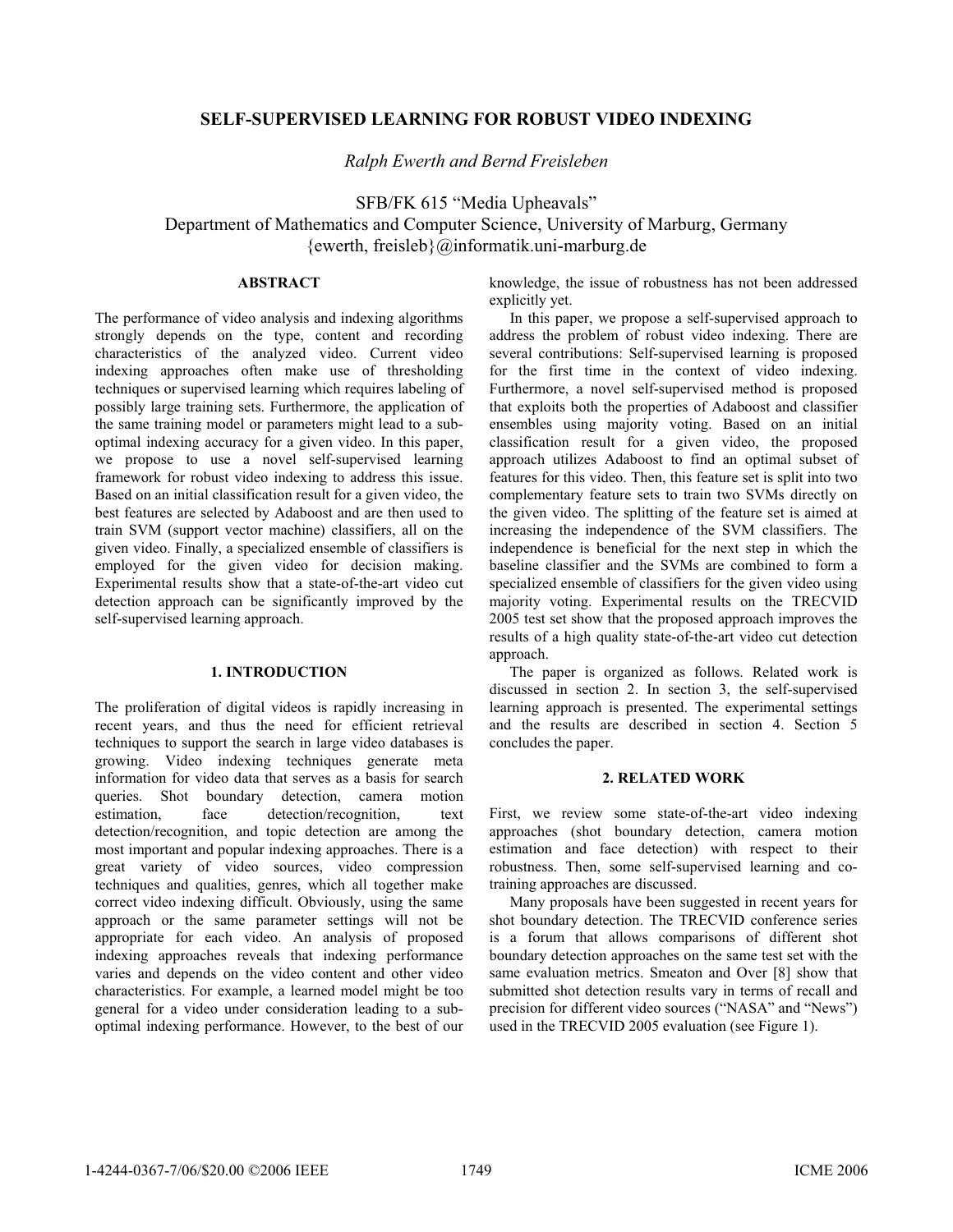

## **Figure 1: Distribution of recall/precision for shot detection depending of the video sources [8].**

A closer look at successful video indexing approaches reveals that even top approaches are not designed to adapt to a particular video source. Typically, pre-defined thresholds or parameters are used, as exemplified by two of the best performing shot boundary detection approaches at TRECVID 2005:

 Yuan et al. [13] combine a fade detector, a cut detector and a gradual transition detector for shot boundary detection. The fade detector is based on monochrome frame detection and tracking using several pre-defined thresholds. The authors apply a so-called graph partition model in which a graph is built based on pairwise frame similarities. One SVM is trained for cut detection, three SVMs are trained for gradual transition detection for different temporal resolutions using the TRECVID test sets of 2003 and 2004.

Tahaghoghi et al. [9] divide frames into 4\*4 regions and disregard the frame center. Using a temporal sliding window, the pairwise similarity is computed for all frames using histograms of the HSV (Hue, Saturation, Value) color space. The sliding window is divided into pre-frames, the current frame and post-fames. The similarities are ranked with descending similarity and the ratio of pre-frames and post-frames in the top half represents the final similarity value. The sliding window size is a pre-defined parameter.

Considering the best TRECVID results 2005 for the task of camera motion estimation yields a similar picture. Yuan et al. [13] estimate the motion parameters of a twodimensional affine model and finally apply thresholding rules to decide about the presence of motion. They achieved the best results for pan and tilt detection. Ewerth et al. [1, 3] obtained best results for zoom detection by computing the parameters of a 3D-camera model and applying thresholds for decision making.

Two of the most recent and successful face detection approaches employ machine learning and need a large training set. Schneiderman and Kanade [7] apply the wavelet transform and use wavelet features from various frequencies of different spatial resolutions to train a Naive Bayes classifier. Viola and Jones [10] train a cascade of Adaboost classifiers and mainly focus on real-time processing of video frames.

We have reviewed only some top performing approaches here, but to the best of our knowledge, selfsupervised learning has not been applied in other video indexing approaches, too.

Up till now, there are only few applications of selfsupervised learning or co-training in the field of pattern recognition. For example, Lieb et al. [5] propose a selfsupervised approach for adaptive road following for driving vehicles to reduce the need that a road must be represented by unique identifying features. Wu and Huang [12] suggest self-supervised learning using labeled and unlabeled training data for object recognition in order to overcome the tedious and expensive task of labeling large training data sets. They extend a linear Discriminant-EM with a nonlinear kernel. The experimental results show that their novel learning technique is competitive to SVMs and outperforms various approaches for hand-gesture recognition and fingertip tracking tasks. Oudot et al. [6] present a selfsupervised method for writer adaptation in an online-text recognition system. In the self-supervised method, lexical results are compared with the classification hypothesis to find errors which are then used to re-estimate classifier parameters. Co-training (e.g. [11]) is a semi-supervised and multi-view learning approach which can be used if no sufficient amount of training data is available. The idea is to incorporate unlabeled data into the training and to make use of different feature sets (views) to train two classifiers. Wu et al. [11] suggest co-training for text detection in images. They train two SVMs on color respectively edge features and incorporate OCR into the training scheme.

# **3. SELF-SUPERVISED LEARNING FOR ROBUST VIDEO INDEXING**

The key idea of the proposed approach is to use a robust baseline classifier for a given video X to automatically generate training data from the video itself. Then, a set of best features is selected for video X and split afterwards. The feature split is conducted to subsequently train different classifiers with a reasonable degree of independence on the video X using only the training data generated from the video itself. Kuncheva et al. [4] show that the independence of classifiers is advantageous to increase accuracy of an ensemble of classifiers. The system components (see Figure 2) are described in detail below.

First, a robust baseline indexing system, i.e. any classifier that proved to give stable results for the given task with a set A of features, is applied to obtain a first satisfactory result. Then, this result, including the classification errors, is used to select the best features for this video from a possibly large set B of features (where A  $\subseteq$  B,  $|A| \le |B|$ ). Adaboost is applied (e.g. described in [10]) to obtain a ranking of the best features. These features are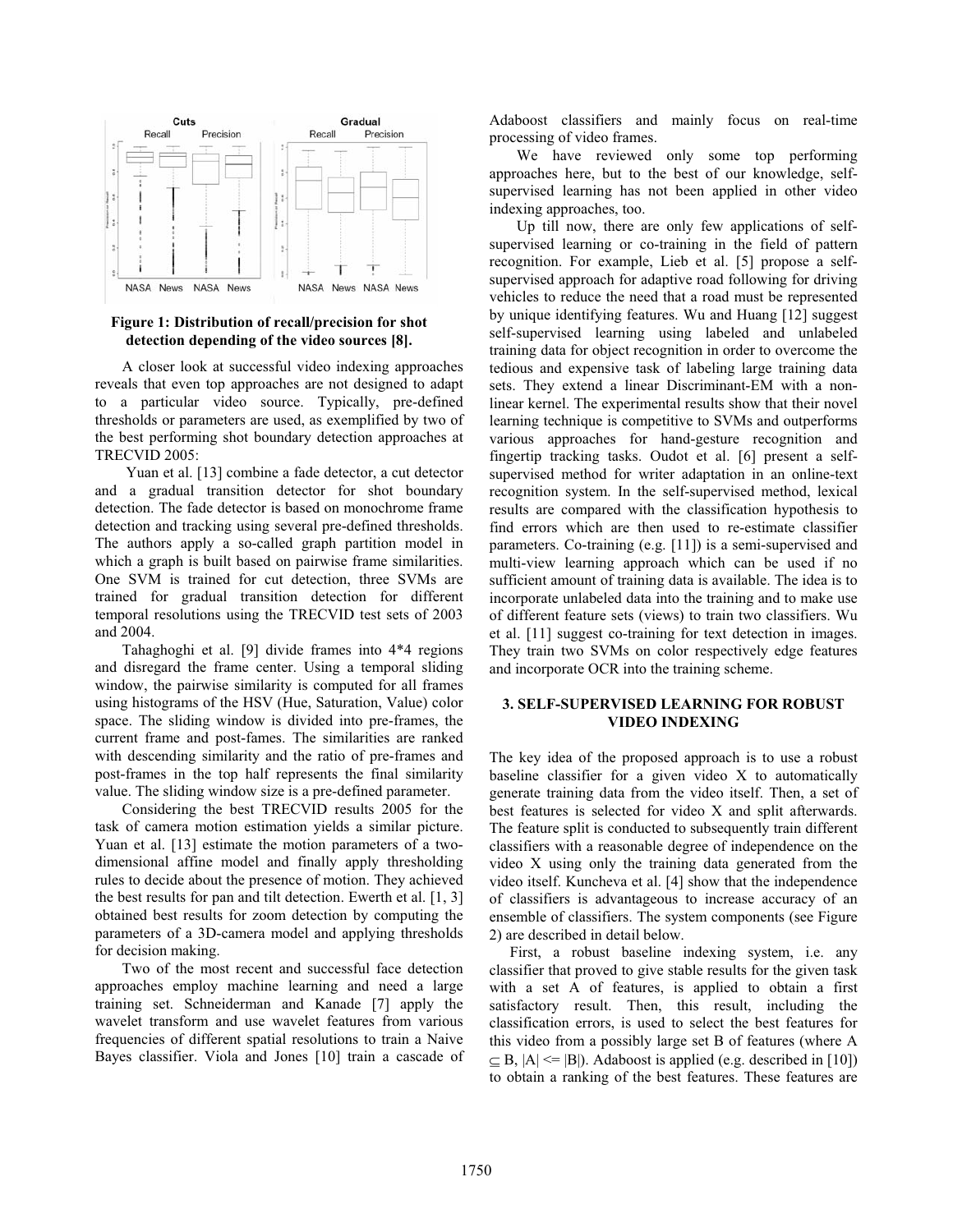

**Figure 2: The prototype system of the self-supervised learning approach, applied to a given video X.** 

divided into two groups of odd and even features depending on the output ranking order computed by Adaboost.

The idea of the Adaboost approach is to combine a number of n "weak classifiers" to build a strong classifier within n rounds of training. For each feature, a minimum classification error is estimated. This classification error is computed based on the weights of the training samples that are weighted equally in the beginning. Misclassified training samples are re-weighted such that they have more impact in the next training round for the next "weak classifier". Thus, a selected feature has a higher probability to classify correctly those training samples that have been misclassified in preceding rounds. This property is the motivation to split the feature set depending on odd and even ranks for subsequent training. Then, one SVM is trained with the odd features and another SVM is trained with the even features directly on a given video X, again using the automatically labeled training data generated from the video X itself. Finally, the basic classifier and the two SVMs are combined to form an ensemble of classifiers using majority voting for the video X. There is evidence [4] that a reasonable degree of independence of ensemble classifiers improves accuracy respectively guarantees at least the accuracy of the weakest classifier in the ensemble if the classifiers' accuracy exceed a certain value.

The details of our prototype system of the learning framework for the task of video cut detection are as follows.

Our previously proposed unsupervised clustering approach [2] is used as the baseline system. Only two features are used (motion compensated pixel differences, and the ratio of the second largest dissimilarity value divided by the local maximum within a sliding window of size 2m+1) in this approach in which an appropriate sliding window size is estimated automatically. For feature set B, we have defined 42 features for a certain frame distance describing frame dissimilarity with respect to:

- motion compensated pixel differences,
- histogram differences,
- luminance mean and variance,
- edge histograms of Sobel-filtered (vertically and horizontally) DC-frames,
- local histogram differences  $(3*3$  regions), and
- ratio of second largest dissimilarity value divided by the local maximum for several sliding window sizes.

Two frame distances (1 and 2) are investigated resulting in a total feature number of 84. Then, n features are selected for a video using Adaboost. According to the ranking order, these features are split to train two SVMs. Together with the unsupervised system, they form an ensemble: a cut is detected if at least two of them vote that a frame is a cut.

# **4. EXPERIMENTAL RESULTS**

The proposed self-supervised framework has been tested on the TRECVID 2005 shot boundary test set. The "MDC" library was used for MPEG decoding and the "libSVM" library for SVM implementation (Li and Sethi: iielabecs.secs.oakland.edu/demossoftware/MDC.html, and Chang and Lin: www.csie.ntu.edu.tw/~cjlin/libsvm/).

The proposed system (with  $n=11$  features) has been implemented and compared with two of our submissions [3] to TRECVID 2005. The first submission consists of an unsupervised approach [2], the second submission consists of an ensemble of classifiers (Adaboost and SVM trained on a similar sets of features) in which each classifier has been trained on the TRECVID 2004 shot boundary test set. There are 2783 abrupt transitions in the video test set. Recall (R) is the number of correctly detected cuts divided by the total number of cuts, precision (P) is the number of correctly detected cuts divided by the total number of reported detections, including false alarms. The F1-measure is computed as follows:  $F1 = 2^*R^*P/(R+P)$ .

The experimental results are presented in Table 1. The precision is unusually low since there are many dissolves in two videos that have only one transitional frame and are often detected as cuts but are annotated as gradual transitions. The results show that the f1-measure increases from 0.854 to 0.878 using the self-supervised approach. The higher mean value of the f1-measures of the self-supervised approach is statistically significant and equals the f1